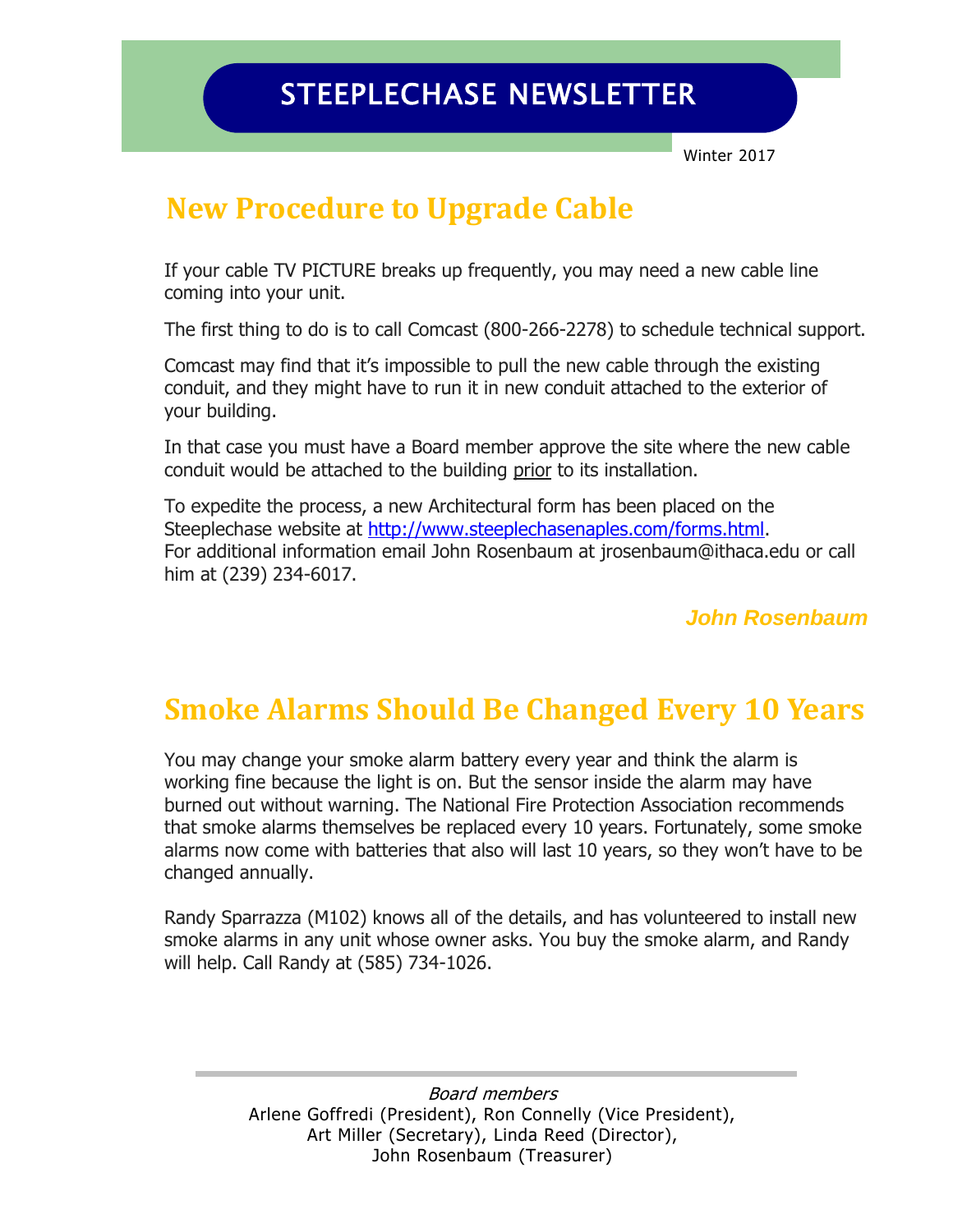page 2 Winter 2017

### **Bay Reconstruction Project Completed Many Deserving Thanks!**

The final inspections of rebuilt bays were completed on February 9, 2017. A total of 99 (79.8%) of 124 bays were rebuilt at a total cost to the Association of about \$600,000. With NO special assessments! The results are bays that look the same as before, but now meet Florida code as hurricane resistant structures.

This achievement could not have been accomplished without the time and effort put in by several dedicated individuals. First, Scott Hunt, of DHS Construction Company, provided quality construction while working well with unit owners. Second, Building & Maintenance Committee members Galen Ausloos, John Rosenbaum, and former resident Paul Kadlick put in many behind-the-scenes hours day-to-day. Third, special recognition and thanks go to Len Hook, who tirelessly headed up the project from the very beginning in 2012. Without Len's leadership and attention to detail, the project would never have gotten off the ground, and would not have finished one full year ahead of schedule. Kudos especially to Len and to the entire Steeplechase Bay Rebuild Team!

### **Bay Window Reconstruction Program Summary**

#### *submitted by Len Hook*

The bay window structural problem initially started by finding heavy water intrusion in unit A104 during a strong storm, late January 2012, which was deemed an unknown cause.

In April during power washing the buildings, prior to Steeplechase's repainting, it was found that the high pressure water actually pierced through the stucco of many units. As a test case for cause, unit A104 inside master bedroom wall was removed, which revealed significant structural damage due to wood rot and old termite infestation.

The Board agreed that it would focus on rebuilding A104 and A204 to code, including new windows, based on the engineering drawings (given permit approval). This would be the benchmark for other units deemed to have the same problem. The final solution could then be bid.

The Building and Maintenance Committee found that 17 top to bottom floor (vertical column) condominiums were affected (visual damage) in 2012. Realizing that Steeplechase had this major problem, Len Hook, resident owner, and the Building & Maintenance Committee put together a program to identify what needed to be done to repair the damage and restore the structural integrity of the damaged units.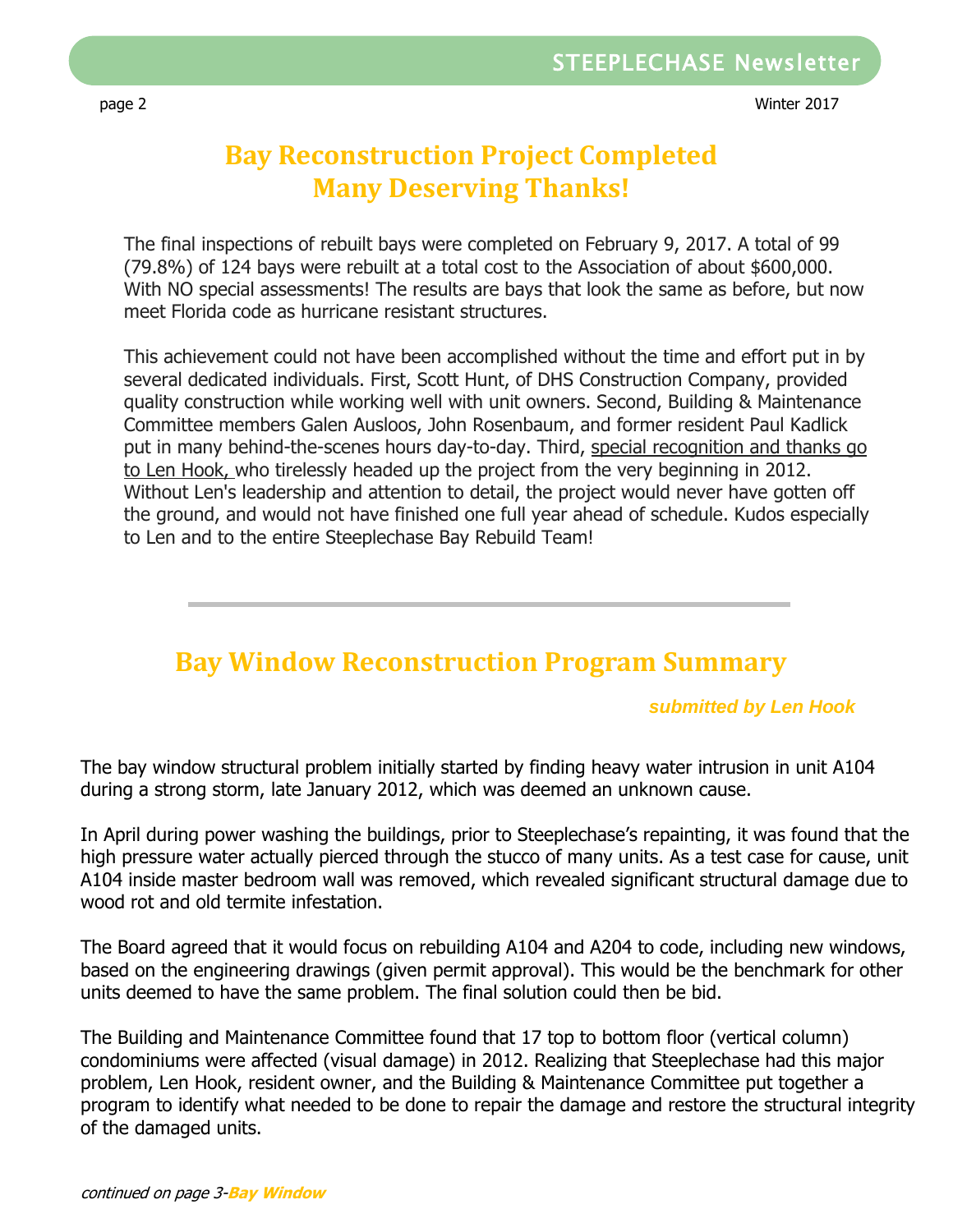**Bay Window**-continued from page 2

 One engineering firm was chosen for the structural design and engineering drawing to be Four engineering firms were brought in to assess the damage and identify what needed to done. submitted to the County for approval. Four contractors were solicited for bids ranging from \$9,000 to \$21,000 per upper and lower units (combination). During our Board meeting of 4/9/12 a financial summary sheet was provided for reconstruction of the two vertical bay windows of A104 and A204, and the Board approved. DSH Construction was awarded the contract at \$9,000 (excluding engineering drawings and permits).

We requested competitive bidding on windows with specifications that met code for hurricanes and was County-approved. The contract went to Naples Glass & Aluminum. Pricing was negotiated at 42 percent discount from retail. The window cost was charged back to the owners, as per Association documents.

All bays where structural damage was observed had first priority for rebuilds, which started in 2012. Realizing that many units likely had structural damage, a five-year program was developed which included testing the bays from inside through observation holes. Observation included a minimum of one Board member. Where structural damage was seen the unit was put on a list and schedule.

Owners who had bays that tested "negative" (no damage) were given the option of a 50/50 payment to have the bay reconstructed. Three owners agreed to this. A "worst case" estimate was provided to the Board if all units needed to be reconstructed. The five-year program allowed spreading the construction period and also cash flow from the Steeplechase budget. This past season the Board agreed to accelerate testing and rebuilds. The reconstruction program concluded with 99 bay rebuilds (kitchen or master bedroom) and 25 non-rebuilds, for a total of 124 bays.

At an average cost of bay construction of \$6,000 (\$4,500 contractor, engineering drawing \$500, permit \$1,000, excluding landscape replacement) the cost to the Association was approximately \$600,000.

### **Invitation from the Building and Maintenance Committee**

Now that the reconstruction of bays has been completed, the Building & Maintenance Committee will begin looking at other ways to keep our property shipshape. If you would like to be part of this important planning, consider joining the Committee. For meeting times, call either current cochairs, Galen Ausloos (239-348-2587) or Randy Sparrazza (585-734-1026).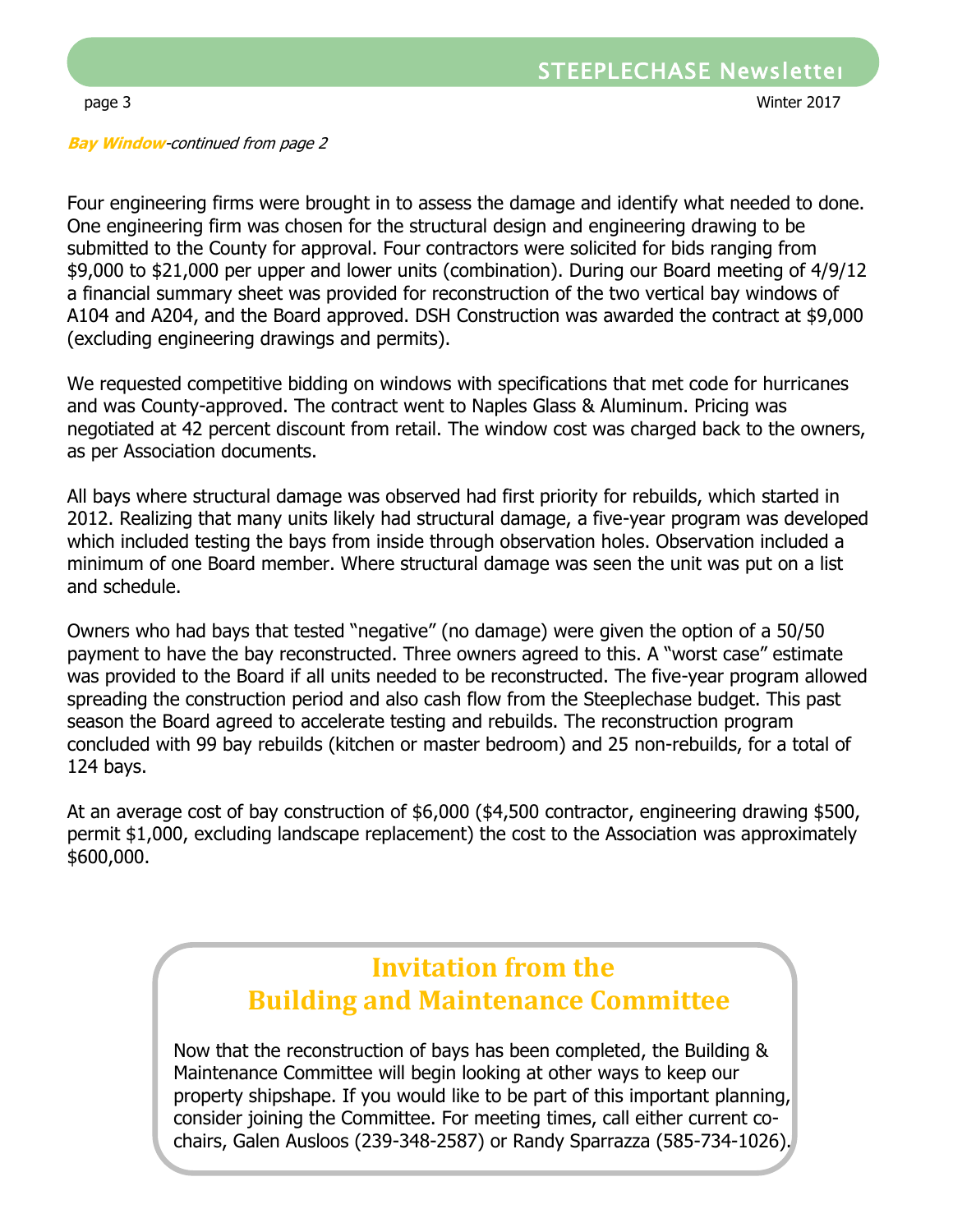

## Landscape News

The replacement of plant material due to bay window reconstruction has been completed. Thanks to everyone for their patience.

The tall spiky dracaena plants at several garages have failed. We are in the process of replacing them with additional plant material to match what is already in place and thriving.

This year our most prominent project is to replace the declining plant material at the street side of the fence. Other efforts will focus on replacing plants in small areas, treating the giant ficus tree near the turnaround, and fertilizing the foxtail palms.

**!!! If you want to report a landscape or irrigation issue, please contact Toni Rosenbaum, Chair, Landscape Committee at amr9@cornell.edu or 234-6017. Please do NOT call Greenscapes or Guardian Property Management.**

**!!!** Please do NOT put plant material in the street gutters. If it rains before Greenscapes collects landscape waste, the gutters are blocked. Instead, please place landscape waste on the lawn. Thank you.

Landscape Committee members Nancy Amos, Ann Goodnight, Len Hook, Linda Reed, Toni Rosenbaum (Chair)